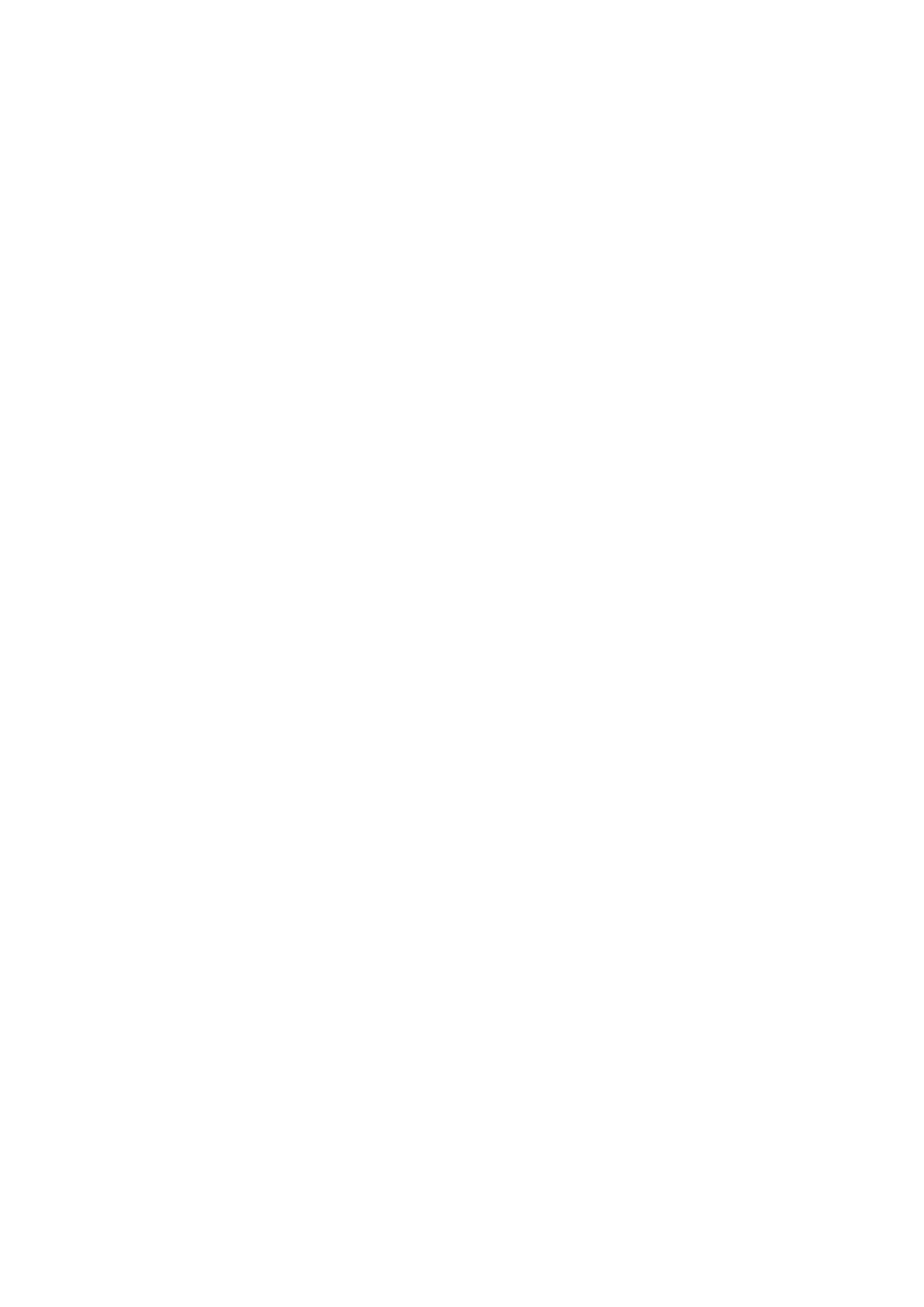Thomas Schirrmacher

# **Are there 300 million, 600 million or 900 million Evangelicals? The politics of defining of Global Evangelicalism**

**A Working Paper**

# *THOMAS SCHIRRMACHER*



**Prof. Dr. theol. Dr. phil. Thomas Schirrmacher, PhD, DD** (geb. 1960) ist Direktor des Internationalen Instituts für Religionsfreiheit (Bonn, Kapstadt, Colombo, Brasilia). Er lehrt als Professor für Religionssoziologie an der staatlichen Universität des Westens in Timisoara, Rumänien und am Regent's Park College der Universität Oxford. Als Präsident des Internationalen Rates der Internationalen Gesellschaft für Menschenrechte gehört er zu den führenden Menschenrechtlern der Welt, der sich bei Päpsten, Patriarchen, Großmuftis, Präsidenten, Ministern und Parlamenten für Menschenrechte, dabei besonders für Religionsfreiheit, für bedrohte Völker und gegen

Menschenhandel und Korruption einsetzt, und dabei den größten Teil der Erde bereist hat. Er ist zudem Stellvertretender Generalsekretär (für Theologie, zwischenkirchliche und interreligiöse Beziehungen, Religionsfreiheit) der Weltweiten Evangelischen Allianz (WEA), die 600 Mio. Protestanten vertritt. Er gilt als einer der Architekten des ersten und bisher einzigen Dokumentes, das 2011 der Vatikan, der Ökumenische Rat der Kirchen und WEA und damit fast die gesamte Weltchristenheit gemeinsam unterzeichnet haben, "Christliches Zeugnis in einer multireligiösen Welt" über den Dialog der Religionen.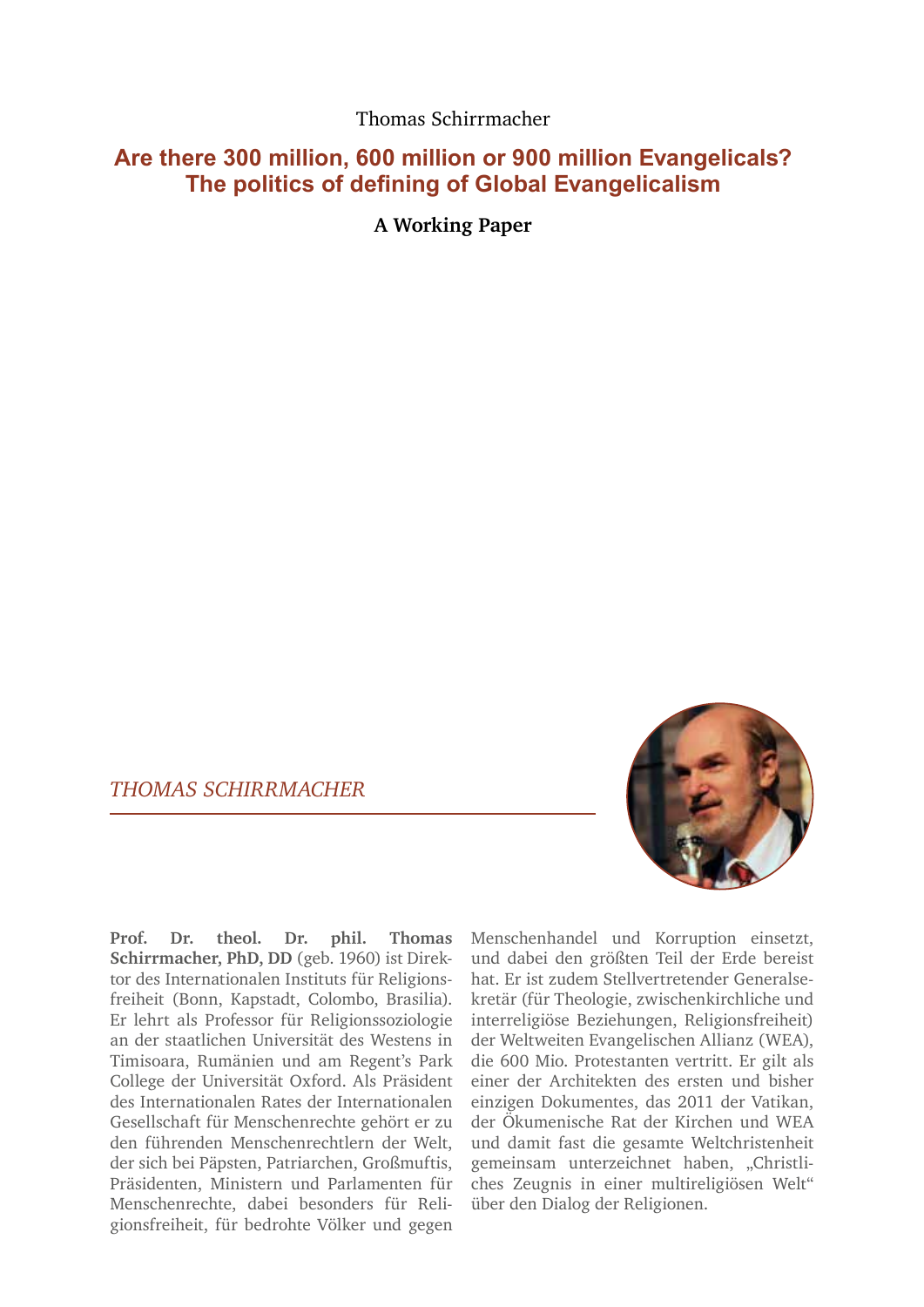# **TABLE OF CONTENT**

| Are there 300 million, 600 million or 900 million Evangelicals? |  |
|-----------------------------------------------------------------|--|
|                                                                 |  |
|                                                                 |  |
|                                                                 |  |
|                                                                 |  |
|                                                                 |  |
| There are no neutral definitions in research;                   |  |
|                                                                 |  |
|                                                                 |  |
|                                                                 |  |
|                                                                 |  |
|                                                                 |  |
|                                                                 |  |
|                                                                 |  |

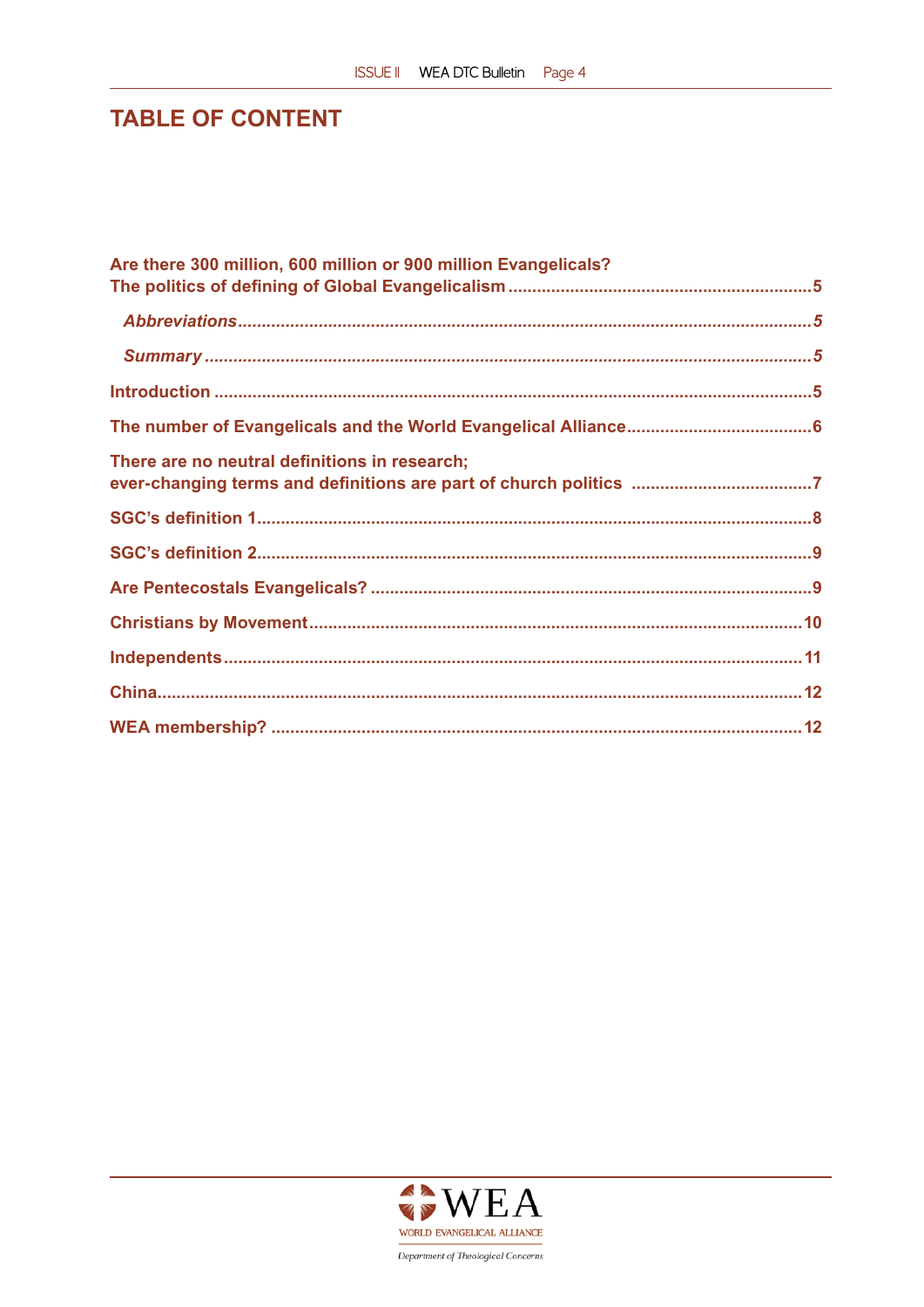# <span id="page-4-0"></span>**Are there 300 million, 600 million or 900 million Evangelicals? The politics of defining of Global Evangelicalism**

## **A Working Paper**

*This working paper needs further research and the author gladly receives feedback, further informations and links to research*

#### **Abbreviations**

*OW = Jason Mandryk (ed.). Operation World. Biblica: Colorado Springs (CO), 2010, 7th ed. http://www.operationworld.org*

*SGC = Todd Johnson et al., "Status of Global Christianity" published annually in the first issue each year of the International Bulletin of Missionary Research; e.g. for 2018 see [http://www.](http://www.gordonconwell.edu/ockenga/research/documents/StatusofGlobalChristianity2018.pdf) [gordonconwell.edu/ockenga/research/docu](http://www.gordonconwell.edu/ockenga/research/documents/StatusofGlobalChristianity2018.pdf)[ments/StatusofGlobalChristianity2018.pdf](http://www.gordonconwell.edu/ockenga/research/documents/StatusofGlobalChristianity2018.pdf)*

Identical figures in:

WCD: World Christian Database, Brill: Leiden, https://www.worldchristiandatabase.org

#### *Summary*

The annual "Status of Global Christianity" report (SGC) by Todd Johnson, which is also incorporated in the World Christian Database, shows the number of Evangelicals worldwide dropping to 350 million. Normally a larger number is given. The World Evangelical Alliance claims to represent the interests of 600 million "Evangelicals". What is going on here?

The main issue is that some researchers are treating Pentecostals, Independents, and Evangelicals as separate categories—you can be only one of the three. But in reality, nearly all Pentecostals hold to the core truths of evangelicalism, a development that is accelerating with the growth of Pentecostal engagement in academic theology. And a large number of Independents are also evangelical in their faith commitment, regardless of whether they refer to themselves

as such. Many Christians belong to all three boxes at the same time, as they are Evangelical, Pentecostal and Independent.

#### **Introduction**

Among the many contemporary problems with the use of the term evangelical, the biggest one concerns the number of Evangelicals in the world today. Are there about 300 to 400 million—the estimated number of people who call themselves Evangelicals according to the annual "Status of Global Christianity" (SGC) report? Or are there 600 million, the approximate number of people who are Evangelical by theology, whether they use the term or not, according to Operation World? Or are there 900 million, which I would calculate to be the combined total number of Evangelicals, Pentecostals and Independents with partly evangelical or pentecostal orientation?

Researchers cannot just stay out of the debate over the size of evangelicalism while giving the impression that their categories are more scientific or more valid than those of others. As Calvin College political science professor Corwin Smidt said in this context in 2008, "The choice of one's definitional approach has important consequences with regard to one's resultant findings."<sup>1</sup>

As an interesting and very significant comparison case, the concept of modern Hinduism did not exist until the British colonial rulers came to India. For statistical reasons, they took all the diverse and mostly unconnected religious systems of India that never constituted an easily identifiable major religion like Christianity or Islam and put them in one box. By doing so, they gradually caused the people of India to believe that Hinduism is one interconnected religion in many forms, and today modern Hin-

<sup>&</sup>lt;sup>1</sup> Corwin Smidt, "The Measurment of Evangelicals," http://blogs.ssrc.org/tif/2008/08/29/the-measurement-of-evangelicals/:

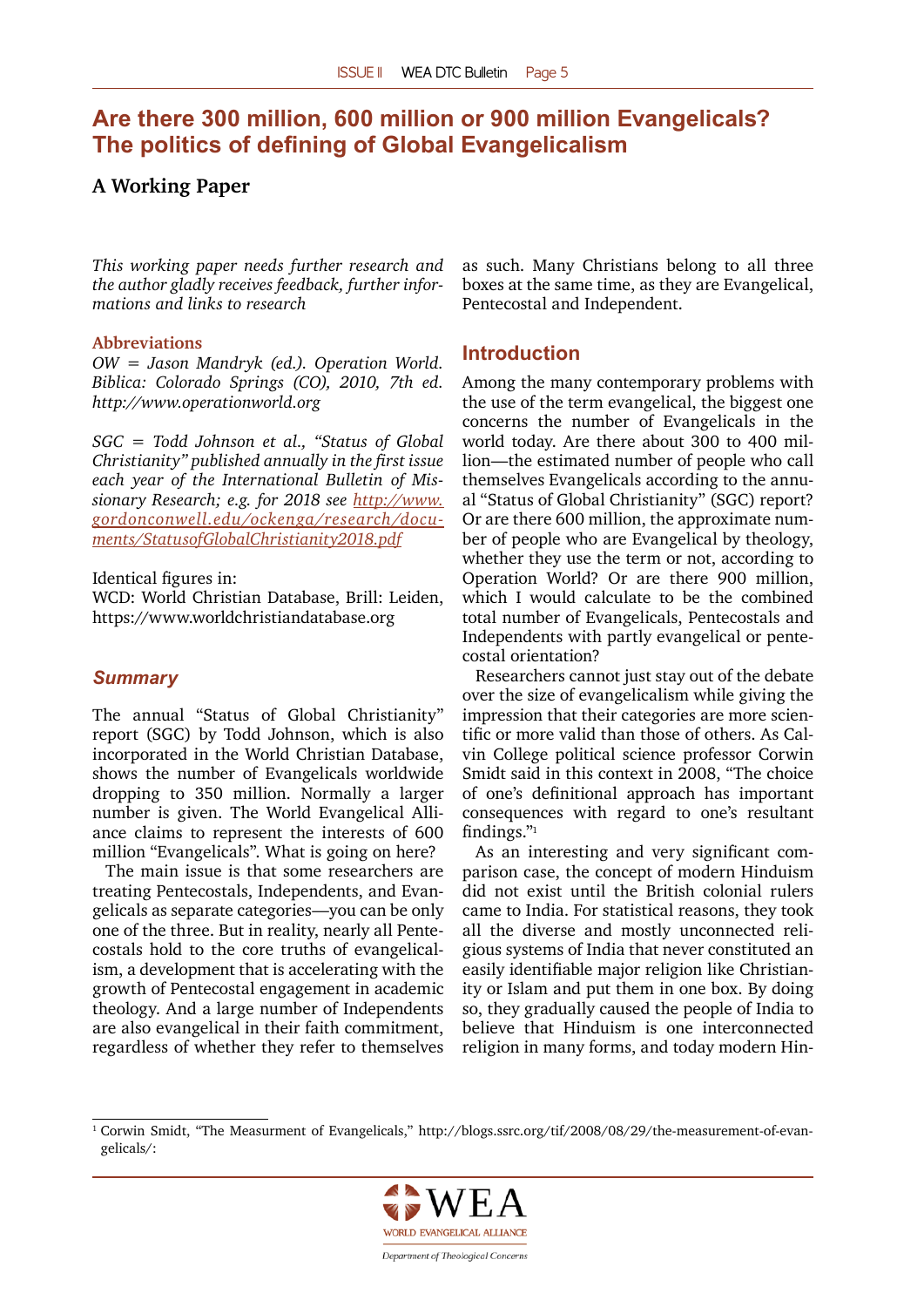<span id="page-5-0"></span>du nationalists (or supporters of "Hindutva"), like the present Prime Minister of India, claim that India belongs to the Hindu gods.

The discussion also hinges on whether we roughly equate the World Evangelical Alliance (WEA) with the evangelical community or whether we acknowledge the fact that many members of the WEA's national alliances (e.g. in the USA or Germany) do not necessarily like to use the term *Evangelical.* Many of those whom the WEA counts in its rows describe themselves as connected to pentecostal, charismatic and independent communities rather than to a sepcific idea of evangelicalism. Membership in a national alliance does not depend on once view of a certain word, but whether one wants to be part of the broad communion of likeminded Christians.

The term *Evangelical* and its equivalents, along with its translations into different languages, have many different connotations around the world or among the different Protestant confessions and denominations, as well in the different countries and regions. Moreover, the term can be used positively, neutrally, or negatively.

In Switzerland or Colombia, it is generally used for the so-called free churches. In Switzerland, virtually all Protestants churches other than the Reformed former state church are members of the Swiss Evangelical Alliance.

In Turkey, it means the Protestants generally, since there are very few non-Evangelical Protestants. In Albania, *Evangelical* means Pentecostal or Charismatic, since almost all the people of Evangelical faith in Albania fall into these categories.

In Germany, the media use the term for politically conservative Protestants in the USA. As a result, mainstream Evangelicals in Germany often describe themselves as "Allianz-Evangelikale," or members of the national Evangelical Alliance.

In many countries, two uses of the term co-exist. In Germany, people often refer to an evangelical wing of the Catholic Church, meaning Catholics who emphasize reading the Bible, a personal relationship with Jesus, personal evangelism, world mission, and good relations with Evangelicals. So, the term can refer to either evangelical Protestants or "evangelical Catholics"! But, of course, these "evangelical Catholics" are not questioning major Catholic

doctrines. On the other hand, in Italy or Spain many Evangelicals see the application of the adjective "evangelical" to any Catholics as syncretism and as a personal attack on their identity.

There are surely further definitions and usages in other countries besides those mentioned above. (And I do not insist that I am totally right when describing the usages in the countries above, especially in languages other than my mother tongue. But my main point is indisputable: around the world, there are many diverse definitions of the term "Evangelical" used by the media.)

# **The number of Evangelicals and the World Evangelical Alliance**

This matter of definition is of great importance to the World Evangelical Alliance, which claims to represent the interests of 600 million Evangelical Christians worldwide.

SGC reports that there were 350 million Evangelicals in the world as of 2018, far less than the figure of 550 million estimated by Operation World (which for 2018 probably would be 600 to 650 million). If one follows the SGC numbers, the WEA might have as many non-Evangelical as Evangelical members in the churches that belong to the WEA's national alliances.

Who cares? After all, the WEA and its adherents are bound together by the "evangelion", i.e. the gospel, not by some term or definition. What counts for the World Evangelical Alliance are the people affiliated with the churches and networks that are members of evangelical alliances around the globe and those who feel represented by WEA. Whether they call themselves Evangelicals or not, and whether researchers categorize them as Evangelicals or in some other category such as Independents or Pentecostals, is not the WEA's first interest.

Among the member churches of national alliances who form the WEA, we can distinguish three groups:

(1) those churches that are members of national evangelical alliances and want their national and regional alliances and the WEA to speak for them;

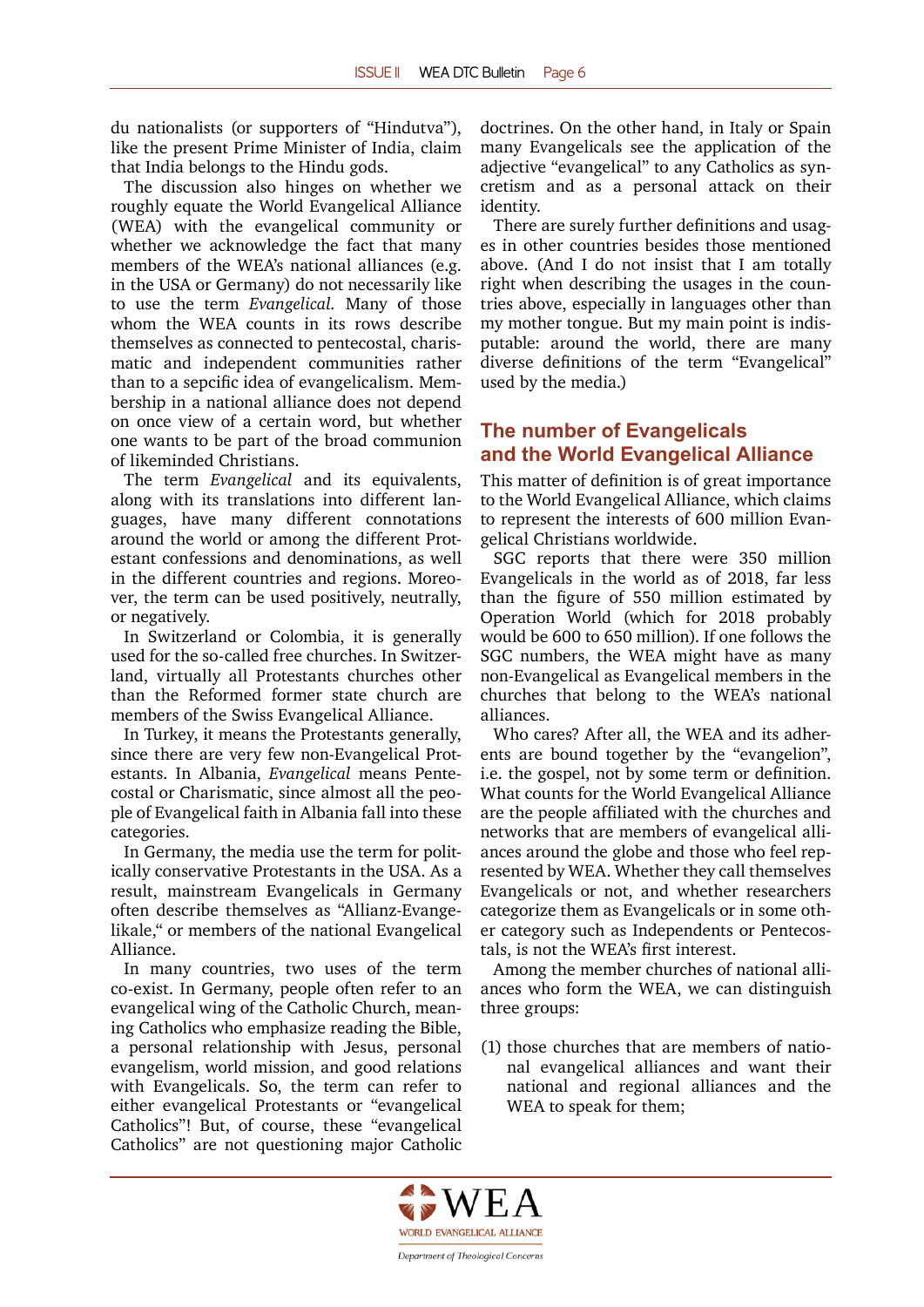- <span id="page-6-0"></span>(2) those churches that are members for the purpose of better networking and cooperation, but do not see the WEA as speaking for them; and
- (3) those Christians worldwide who are not members of any body connected with the WEA and its family of alliances, yet who stand with the WEA when we address specific matters. For example, we often work together with the Southern Baptist Convention on a global level on abortion or to defend a conservative view of biblical scholarship, and they often use our contacts, even though they are not a member of the National Association of Evangelicals in the USA. Also, there is a close relationship between the WEA and the non-registered Protestant churches in China, but officially they cannot associate with the WEA.

These complications help to explain why all the estimates can be reasonably accurate—the 300 million figure from SGC, the 550/600 million from OW, and the 900 million who are in some sense part of a worldwide fellowship of Evangelicals, Pentecostals, Independents and renewal movements.

# **There are no neutral definitions in research; ever-changing terms and definitions are part of church politics**

In reading their articles and books for decades, I have found that the researchers at SGC often argue and act as if the categories for counting members of religious groups or Christian movements are in some sense neutral and firmly established. Yet in the end, every major researcher in the field has his or her own categories. All categories contain an intrinsic element of evaluation, judgment, or even church politics. And the categories themselves or the numbers derived by using a certain approach can influence the future of the church. We should also note that these sets of categories generally arise in the USA, thanks to the financial strength of American evangelicalism and of American academic institutions. Sometimes it feels to the rest of us like a type of intellectual colonialism within our own spiritual community.

\*\*\*\*\*

Let's look at some examples of how the  $SGC<sub>2</sub>$ the whole World Christian Database and the earlier World Christian Encyclopedia have changed their terms with far-reaching consequences, even though before the change the older categories were defended vigorously. In the 1990s, the category of "Great Commission Christians" was introduced. The SGC for 2014 listed 309,701,000 Evangelicals (line 25), 694,592,000 "Great Commission Christians" (line 26) and 631,230,000 "Pentecostals/Charismatics/Neocharismatics" (line 27).

In 2015 the term "Great Commission Christians" was dropped, representing a major shift in theological evaluation of worldwide Christianity. What about all the arguments given in a strong tone, how unavoidable this category was? The authors wrote, "Notably, the 'Great Commission Christians' concept has been retired. This category, introduced in the early 1990s, was used by many agencies to express ecumenism in mission. While tracking Christians within each tradition who are active in mission and evangelism is valid, we have not found a way to corroborate these particular estimates with surveys and poll data."3 This is exactly what critics said from the beginning. They questioned how one could distinguish the categories of Great Commission Christians and Evangelicals. After all, some of us wonder how anyone can be an Evangelical without endorsing the Great Commission, which as Evangelicals per se should fall into this category beside other groups.

<sup>&</sup>lt;sup>3</sup> "Status of Global Christianity, 2015, in the Context 1900-2050", (yearly under) http://www.gordonconwell.edu/resources/documents/statusofglobalmission.pdf, archive: https://www.researchgate.net/publication/308361629\_Status of Global Christianity 2015 in the Context of 1900-2050



<sup>&</sup>lt;sup>2</sup> "Status of Global Christianity, 2016, in the Context 1900-2050", (yearly under) http://www.gordonconwell.edu/resources/documents/statusofglobalmission.pdf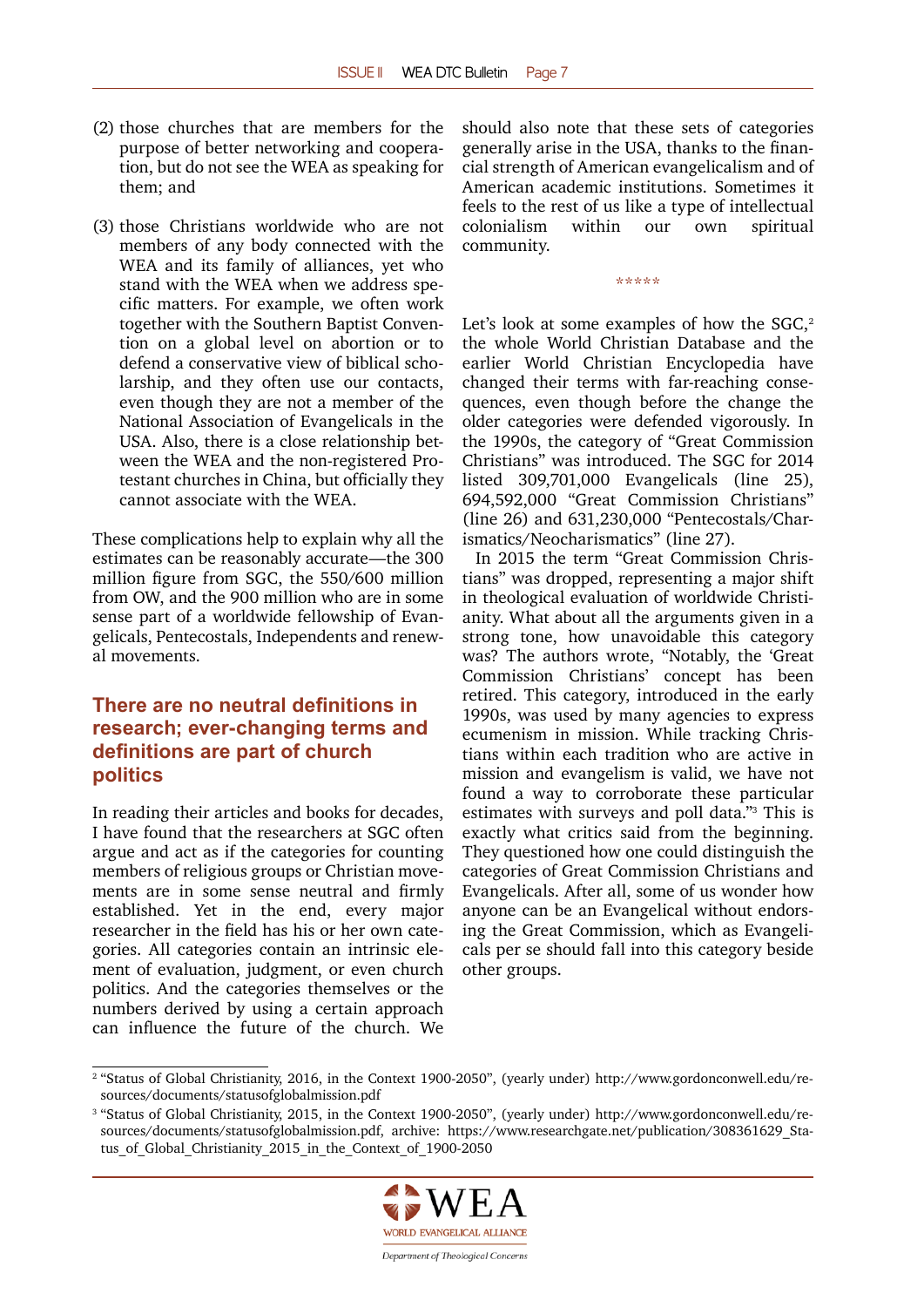<span id="page-7-0"></span>In 2014, we were also informed, that the SGC no longer would speak of "waves". Instead, Pentecostals, Charismatics and Independent Charismatics (line 27) were now all labelled together in one category as "Renewalists".4

The category of Independents was introduced earlier. Now a large portion of what Operation World sees as Evangelicals are put into the Independent category, thus giving the impression, that the number of Evangelicals is shrinking. We will discuss the concept of Independents further below.

I am quite sure that in the near future the majority of Evangelicals will be Independents, as the number of churches and Christians who hold evangelical views but attend churches not associated with historic Western denominations and categories is exploding. But how one treats Independents depends on how one views evangelicalism.

#### **SGC's definition 1**

Gina Zurlo, who was at that time Todd Johnson's assistant, distinguished three ways of counting Evangelicals: by denominational affiliation, self-identification or theology.<sup>5</sup> Zurlo argued strongly, along with Johnson, for the second definition. Thus she found only 15 million Evangelicals in China and virtually none among African American Christians in the US.

(Zurlo's article is part of a book about the WEA, which states that the WEA represents 600 million Christians in its member churches. It is strange, that Zurlo does not take up the topic that according to her definition, half of the members of WEA are non-Evangelicals. It is equally strange that those in the same book, that speak about the 600 million Evangelicals, do not validate or defend their number.)

According to the SGC/WCD, in 2010 there were 15 million Evangelicals in China, whereas according to Operation World, China has the largest group of Evangelicals in a single country with 75 million as of 2010.

OW includes Afro-American Evangelicals in the USA; the SGC/WCD excludes them. For 2010, this resulted in a difference of 18.7 million Evangelicals. As Zurlo writes, "One example of significant denominational discrepancy is the African American population in the United States. African Americans are often excluded from sociological and political discussions of Evangelicalism because of the perception that Evangelicalism is a white phenomenon. In reality, many African American Christians generally adhere to the theological characteristics of historical Evangelicalism, which is why Operation World includes them in its figures for Evangelicals in the United States. Of the eight largest denominational discrepancies between Operation World and the World Christian Database, six are within predominantly African American traditions. Together, these six denominations add another 18.7 million individuals in the United States that Operation World considers Evangelical but the World Christian Database does not."6

Corwin Smidt comments:

"Finally, while generally known but frequently forgotten, it should be noted in conclusion that the choice of one's definitional approach has important consequences with regard to one's resultant findings. For example, the estimated proportion of evangelical Protestants within American society varies considerably by the approach adopted. Roughly speaking, evangelical Protestants constitute about a quarter of the population when measured in terms of affiliation, about one-seventh when defined in terms of identification, and less than one-tenth of the population when specified in terms of Barna's list of requirements. Similarly, the political characteristics of those falling within the evangelical Protestant category will vary greatly by the approach adopted. And, because many more African Americans will fall into an evangelical category when based on religious beliefs than when based on denominational affiliation or reli-

<sup>6</sup> Zurlo, "Demographics", 41. Gina Zurlo. "Demographics of Global Evangelicalism". p. 34-47 in: Brian Stiller et al. (ed.). Evangelicals Around the World: A Global Handbook. Thomas Nelson: Nashville (TN), 2015, p.41.



<sup>4</sup> Todd Johnson and Peter F. Crossing, "Christianity 2013: Renewalists and Faith and Migration", International Bulletin of Missionary Research 38, no. 1 (2014): 32.

<sup>5</sup> Gina Zurlo, "Demographics of Global Evangelicalism", in Brian Stiller et al. (ed.), Evangelicals Around the World: A Global Handbook (Nashville, TN: Thomas Nelson, 2015), 34–47.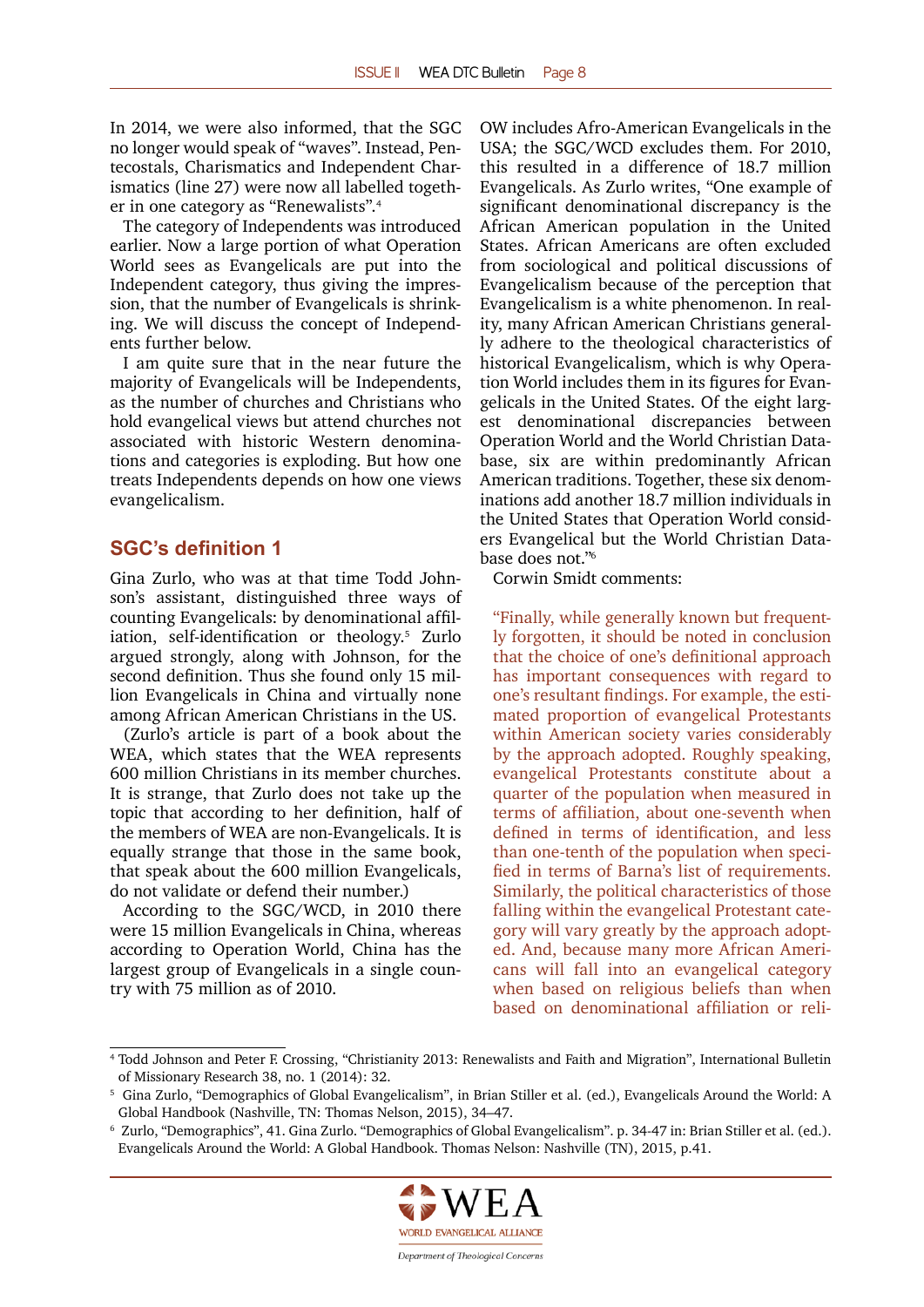<span id="page-8-0"></span>gious self-identification, the reported proportion of evangelicals voting Democratic in an election is far higher and the group less distinctive (and thus exhibiting lower explanatory power) than what is revealed when evangelicals are defined in terms of self-identification or religious affiliation."<sup>7</sup>

Operation World counts Evangelicals in a way that more closely aligns with how most Evangelicals themselves would try to do so, that is, by theological, confessional standards. Operation World tries to count those who hold to the core of an Evangelical faith, regardless of whether they use the term "Evangelical" or not. The SGC only counts those as Evangelicals, that call themselves Evangelicals.

## **SGC's definition 2**

Along with Catholic and Orthodox Christians, the "Status of Global Christianity, 2018" article by Todd Johnson lists the following three Christian groups: Protestants (including Anglicans) 567,185,000, Independents 446,434,000, Unaffiliated Christians 108,025,000 (Graphic 1).

And with some overlap with the former categories (as in the end there are fewer than a billion Christians who are neither Catholic nor Orthodox): (Self-identified) Evangelicals 341,904,000, Pentecostals/Charismatics 669,177,000 (Graphic 2).

(The SGC obviously does not see the vast majority of Evangelicals and Pentecostals as Protestants, as it only counts 567 million Protestants altogether.)

The churches and networks of the national alliances that form the WEA are somewhere in this roughly 1 billion people.

Thus we need to discuss the relationship between Evangelicals and Pentecostals and then the relationship between Evangelicals and Independents.

# **Are Pentecostals Evangelicals?**

All those problems are mirrored in the question whether Pentecostals or at least the majority of them are Evangelicals or not. Statisticans like Todd Johnson keep them clearly separate.





Operation World tries to keep them apart, but refers to an unknown amount of overlapping. (I have been responsible for the German translation of Operation World since 1982, so I know the discussion over decades and the matter remains unresolved.)

Recently I asked several top Pentecostal leaders from several continents how they thought they should be classified. The typical reaction was something like "What other than Evangeli-

<sup>7</sup> Corwin Smidt, "The Measurement of Evangelicals", August 29, 2008, http://blogs.ssrc.org/tif/2008/08/29/the-measurement-of-evangelicals/.

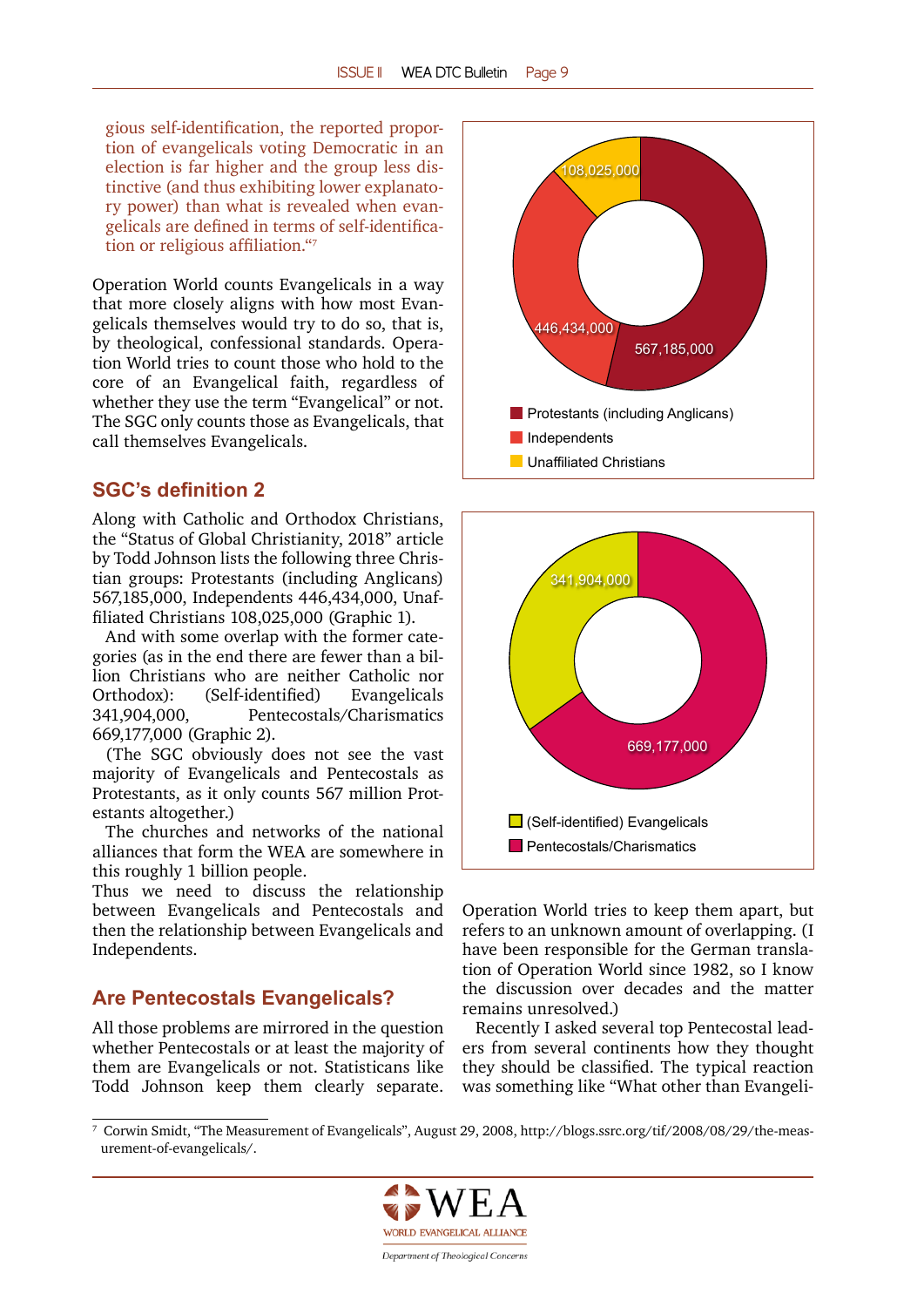<span id="page-9-0"></span>cals should Pentecostals be?" This is not a representative sample or a collection of official statements, but I think it is illustrative.

From what I know, the Assemblies of God, the largest Pentecostal denomination globally, are members of national alliances affiliated with the WEA, wherever both the Assemblies and a national alliance are operating.

A small number of national Pentecostal churches have connections to the World Council of Churches, but that does not contradict the claim that they are Evangelicals. Neither the WEA nor the WCC has ever stated that one cannot be a member of both organizations.

Whether one counts Pentecostals as Evangelicals or puts them in separate categories is not a self-evident issue, but has a lot to do with one's theological positions and goals. Statisticans are not neutral observers, and their categories whether they like or not—are part of church politics.

There are Pentecostal churches in the World Council of Churches, as already noted, and some Pentecostal churches are not members of any international ecumenical body, but the largest number of Pentecostals belong to the WEA through churches that are members of national evangelical alliances.

OW (2010) had 545,886,818 Evangelicals (abbreviated by OW as E), which includes 178,082,864 Pentecostals (P), and it also gives a figure of 426,097,092 Charismatics (C). But it does not say to what extent E/P on one hand and C on the other hand overlap in actual numbers. That is because they themselves have no idea. They just write, "Note that all Pentecostals are both evangelical and charismatic and are P or I. Most evangelicals are P, Independents (I) or Anglicans (A), and smaller numbers are Catholics (C) or Orthodox (O). Most charismatics in P, I or A are evangelicals; much less so among C."<sup>8</sup>

The Pew Research Center's Religion & Public Life Project<sup>9</sup> reported in 2014 that 16% of the 35.4 million Hispanics in the USA are Evangelicals; that is much higher than the number the SGC and OW give for the same group.<sup>10</sup> They include Pentecostals among Evangelicals. I assume further that Pew counts Charismatics as Pentecostals.

But at other times, Pew has counted Evangelicals, Pentecostals, and Charismatics in two categories, such as in the following table from 2011.

# **Christians by Movement**

| <b>Movements</b>                            | Estimated<br>number | Percentage of total<br>worldpopulation | Percentage of world<br>Christian population |
|---------------------------------------------|---------------------|----------------------------------------|---------------------------------------------|
| Pentecostal                                 | 279,000,000         | 4.0%                                   | 12.8%                                       |
| Charismatic                                 | 304,990,000         | 4.4                                    | 14.0                                        |
| <b>Pentecostal and Charismatic together</b> | 584,080,000         | 8.5                                    | 26.7                                        |
| Evangelical                                 | 285,480,000         | 4.1                                    | 13.1                                        |

Source: Center for the Study of Global Christianity. Pentecostals and charismatics are mutually exclusive categories. They overlap, however, with the evangelical category, and the three categories should not be added together. Many Christians do not identify with any of these movements. Population estimates are rounded to the ten thousands. Percentages are calculated from unrounded numbers. Pentecostal and charismatic figures may not add exactly due to rounding. Pew Research Center's Forum on Religion & Public Life • Global Christianity, December 2011. (https:// www.pewforum.org/2011/12/19/global-christianity-exec/)

<sup>&</sup>lt;sup>10</sup> <http://www.pewforum.org/2014/05/07/chapter-1-religious-affiliation-of-hispanics/>



<sup>8</sup> OW, p. 4 and the graph p. xxxi

<sup>9</sup> http://www.pewforum.org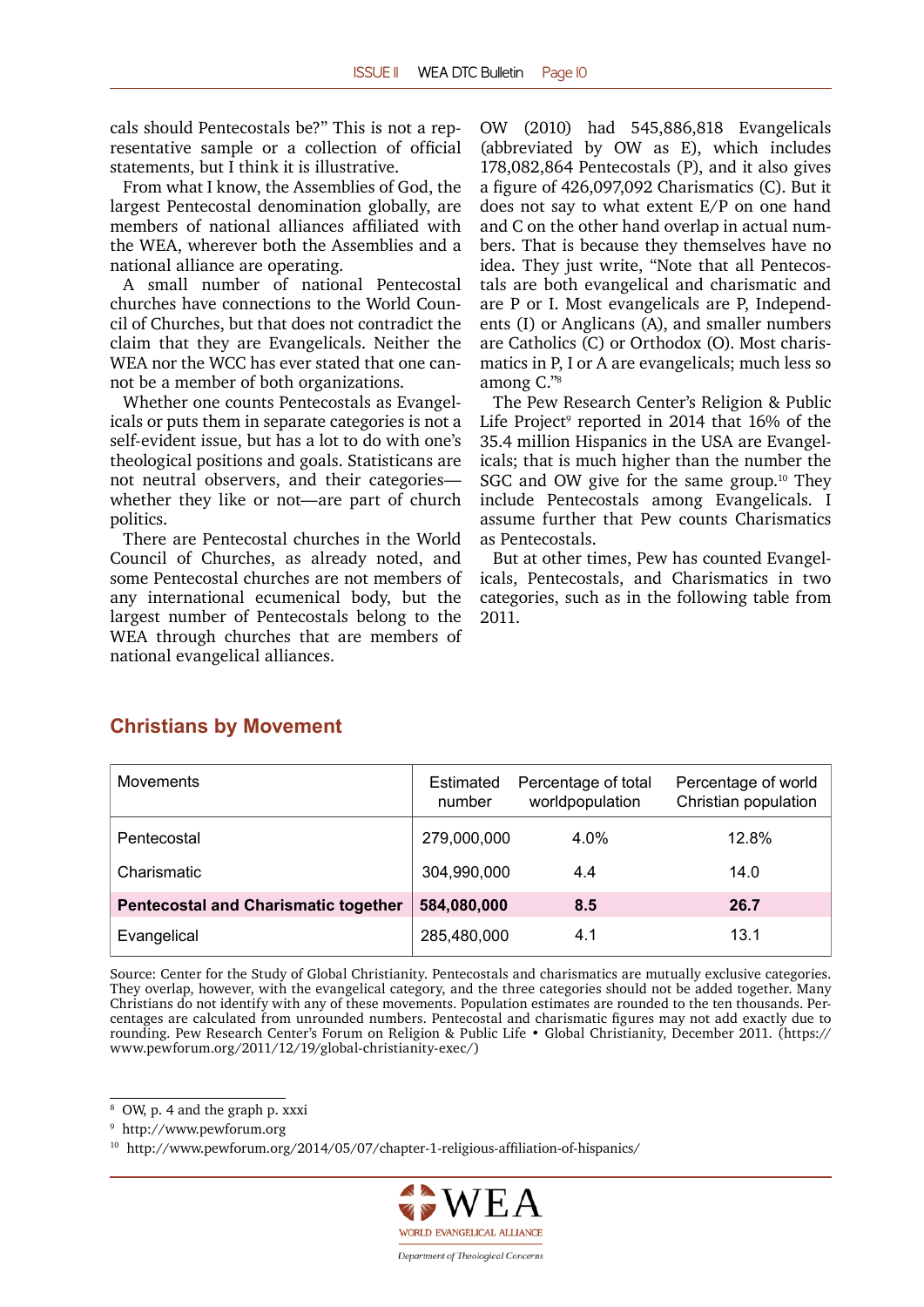<span id="page-10-0"></span>*From my perspective, it is a mainly Western view that one can distinguish between Evangelicals, Independents, Pentecostals, and Charismatics. In Africa or India, it is often hard to distinguish between those groups and there are large overlaps and large grey areas between them.*

#### **Independents**

This leads us to the relation of Evangelicals and Independents. What are Independents? The term is vague, but it heavily influences the statistics concerning Christianity and the number of Evangelicals.<sup>11</sup>

Pew writes, "The third group broadly defined as Protestants in this report is independent Christians. Independent Christians have developed ecclesial structures, beliefs and practices that are claimed to be independent of historic, organized Christianity. Independent Christians include denominations in sub-Saharan Africa that identify as independent from historically Protestant denominations, churches in China that are not affiliated with official religious associations and nondenominational churches in the United States."12 Pew furthermore offers the following clarification:

"For the purposes of this report, denominations and independent churches identifed by the Center for the Study of Global Christianity as having an overwhelming majority of congregations engaging in pentecostal practices are classifed as pentecostal. In their own reports, however, CSGC classifes denominations and independent churches that have pervasive pentecostal practices but are not considered historically pentecostal as charismatic. The CSGC classifcations are designed to capture distinctions between historically pentecostal churches and denominations and newer religious institutions practicing pentecostalism. The classifcations in the Pew Forum report, by contrast, are intended to capture differences between denominations and independent churches in which a majority of congregations engage in pentecostal practices (classifed as belonging to the pentecostal movement) and those in which a minority of congregations engage in pentecostal practices (classifed as belonging to the charismatic movement)."<sup>13</sup>

The term "independent Christianity" can be very confusing. Robert S. Ellwood and Gregory D. Alles define it as "Christian churches that do not belong to a broader Christian institutional organization."14 In the USA, they say, the term "refers to churches that refuse to ally themselves with any denomination. For Africa it is either churches that broke away from Western mother churches, or churches "founded by African prophets or even messiahs"15.

Take an example. In a given city in Africa there are two Pentecostal churches. One is very African, independent, ever-changing, but belongs to the Assemblies of God and thus is counted as Protestants, as Pentecostals and perhaps as Evangelicals. Around the corner is a very traditional Pentecostal church in which the clergy wear robes, but because the church popped up by itself and belongs to no network, its members are counted as Independents.



<sup>11</sup> For different definitions see my review "The World's Religions in Figures". International Journal for Religious Freedom 6 (2013) 1/2: 251-253; Evangelical Review of Theology 39 (2015) 1: 91-92; Roswith Gerloff, Abraham Ako Akrong. "Independents, 1910 – 2010" p. 76-77 in: Todd M. Johnson, Kenneth R. Ross (ed). Atlas of Global Christianity 1910 - 2010. Edinburgh University Press: Edinburgh, 2009; Graph "Independents by country 1910 and 2010" p. 77 in; Todd M. Johnson, Kenneth R. Ross (ed). Atlas of Global Christianity 1910 - 2010. Edinburgh University Press: Edinburgh, 2009; "Christianity 2013: Renewalist and Faith and Migration". International Bulletin of Missionary Research 37 (2013) 1: 32

<sup>&</sup>lt;sup>12</sup> "Christian Traditions". http://www.pewforum.org/2011/12/19/global-christianity-traditions/, part of "Global Christianity – —A Report on the Size and Distribution of the World's Christian Population". 19.12.2011, http://www. pewforum.org/2011/12/19/global-christianity-exec/

<sup>13</sup> ibid p. 95, footnote 25.

<sup>14</sup> "Christianity, Independent", pp. 88–90 in Robert S. Ellwood and Gregory D. Alles. The Encyclopedia of World Religions. Facts on File: New York, 2007. p. 88.

<sup>15</sup> Ibid, p. 89.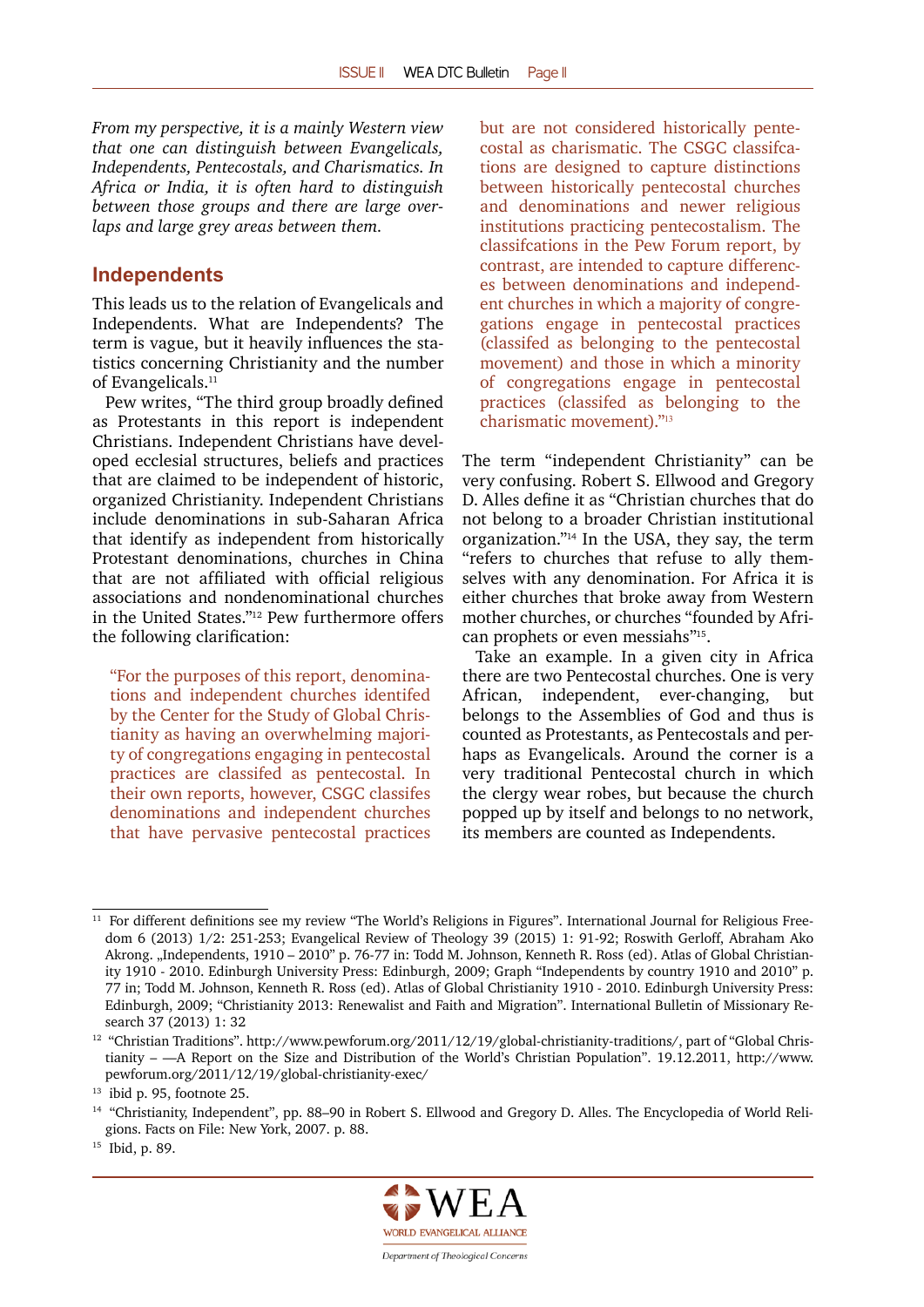<span id="page-11-0"></span>The "Methodology of the World Christian Database"16 defines Independents as "churches begun without reference to Western Christianity". In that case, how are so many Independents in the USA? Did any so-called independent church in the USA get started "without reference to Western Christianity"? Or is the very fact, that they are "interdenominational" just a sign, that they come out of Western Christianity?

Many theologically conservative, evangelical member churches of national alliances have no official historic connection to an existing Christian denomination. So what? Probably those people will represent the majority of Evangelicals soon, as the example of China shows. Also, we have more and more interdenominational but still firmly evangelical church networks.

#### **China**

Todd M. Johnson states in an article on Christianity in China17 that the following confessional groups existed in China as of 2010: 24,721,000 Protestants, 75,342,000 Independents, 15,246,000 Evangelicals, 52,091,000 Pentecostals and 15,000,000 Catholics (and 10.000 Orthodox). For all Christians taken together, he estimates 107,956,000s, obviously there is a lot of overlap in his numbers. The number of Evangelicals is the same as in the World Christian Database, which reports 15.2 million.<sup>18</sup> For Johnson, then, Evangelicals represent 14% of all Christians in China, whereas Pentecostals represent 48%. Needless to say, recognizing most or all Pentecostals as Evangelicals would reshape these numbers considerably.

In contrast, OW counts 75,400,000 Evangelicals in China for 2010, or 70% of all Christians in China. If OW is right, China would be the country with the largest absolute number of Evangelicals. If Todd Johnson is right, Evangelicals play a minor role in China.

Gina Zurlo acknowledges the problem: "China is the most challenging country in terms of counting Evangelicals. Operation World reported 76.0 million Evangelicals in China as of 2010, while the World Christian Database reported only 15.2 million (a difference of 60.8 million). Despite the significant growth of the house church movement in China, no overtly Evangelical organization can be easily identified and tracked there. On the other hand, if all of the house churches in China suddenly joined the World Evangelical Alliance, a global Evangelical communion, then the World Christian Database would automatically consider all house church members Evangelical. Operation World, however, already considers most members of Chinese house churches Evangelical, based on Operation World's assessment of their theological learnings. In many other churches in the global South it is difficult to apply the label Evangelical because of the historical and cultural context in which the movement was born."19

Things could be even worse. In The World's Religions in Figures<sup>20</sup> we find these numbers for China as of 2010: 58 million Protestants, 23 million members of the Three Self Patriotic Movement (the officially recognized churches), and 35% "independent Christians". Evangelicals do not show up at all. Agreed, in China only independent Christians are left, since all Western churches were destroyed under Mao. But why should they not be evangelical at the same time?

# **WEA membership?**

If one defines Evangelicals by membership in the WEA, as Zurlo does in the passage quoted above (by stating that she would count the evangelical churches in China as Evangelicals, if they could become NEA members), one runs into two problems:

<sup>&</sup>lt;sup>20</sup> Todd M. Johnson and Brian J. Grim. The World's Religions in Figures: An Introduction to International Religious Demography Malden: Chicester (UK) & Wiley-Blackwell: Malden (MA), 2013. p. 293



<sup>16</sup> [http://www.worldchristiandatabase.org/wcd/about/WCD\_Methodology.pdf]

<sup>17</sup> Todd M. Johnson, "Christianity in China in the Context of Global Christianity", September 22, 2015, http://www. chinasource.org/resource-library/articles/christianity-in-china-in-the-context-of-global-christianity.

<sup>18</sup> Zurlo, "Demographics", 41.

<sup>19</sup> Ibid.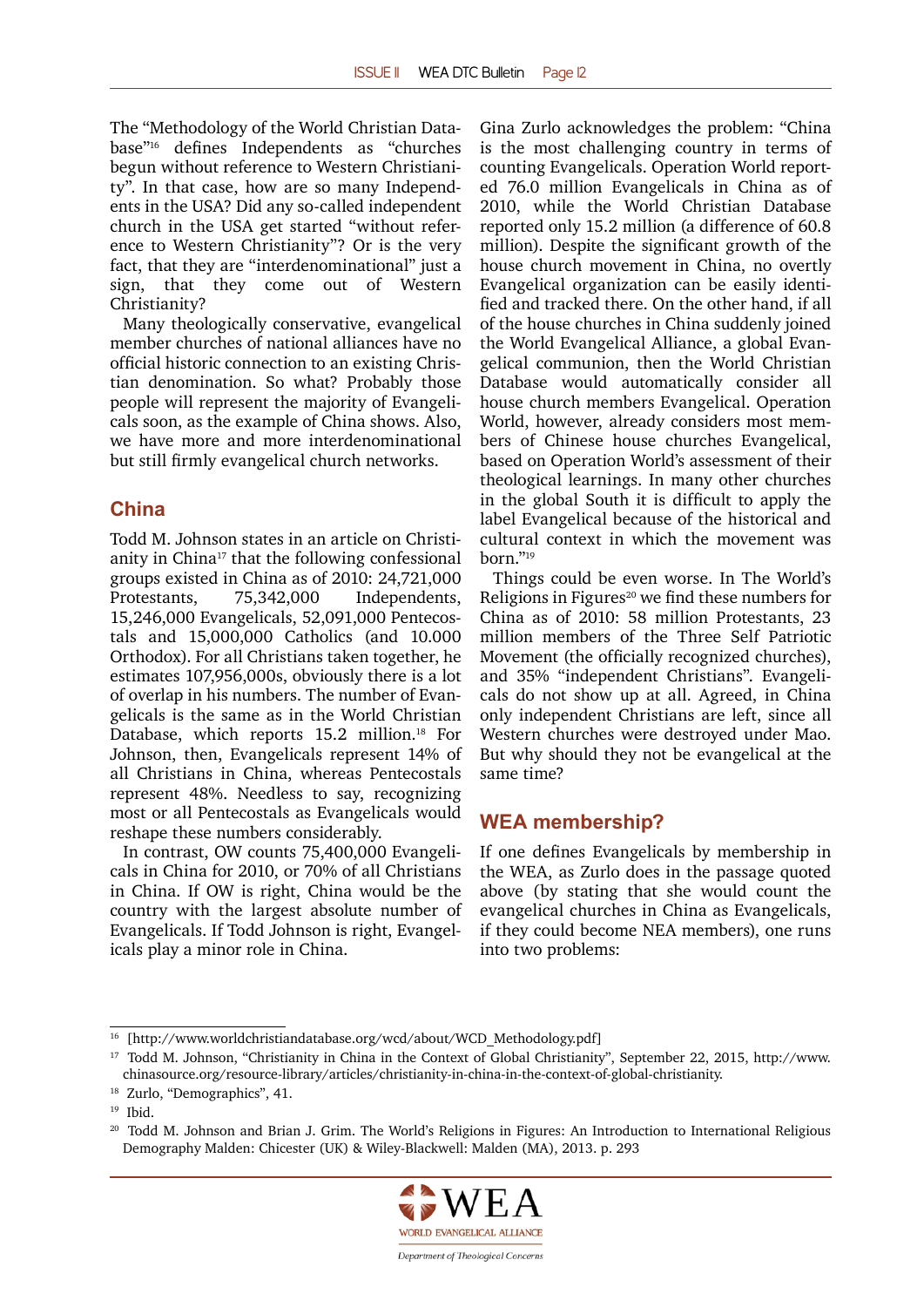- 1. The national and regional alliances and thus WEA have historic, Pentecostal, and Independent churches as members who would hesitate to call themselves Evangelical or would not see this as their first or major descripton.
- 2. The church networks in China remain outside the WEA not by choice or because they are not Evangelicals, but because they cannot join for political reasons. Why should a non-Christian government be allowed to decide whether Christian believers are counted as Evangelicals?



Department of Theological Concerns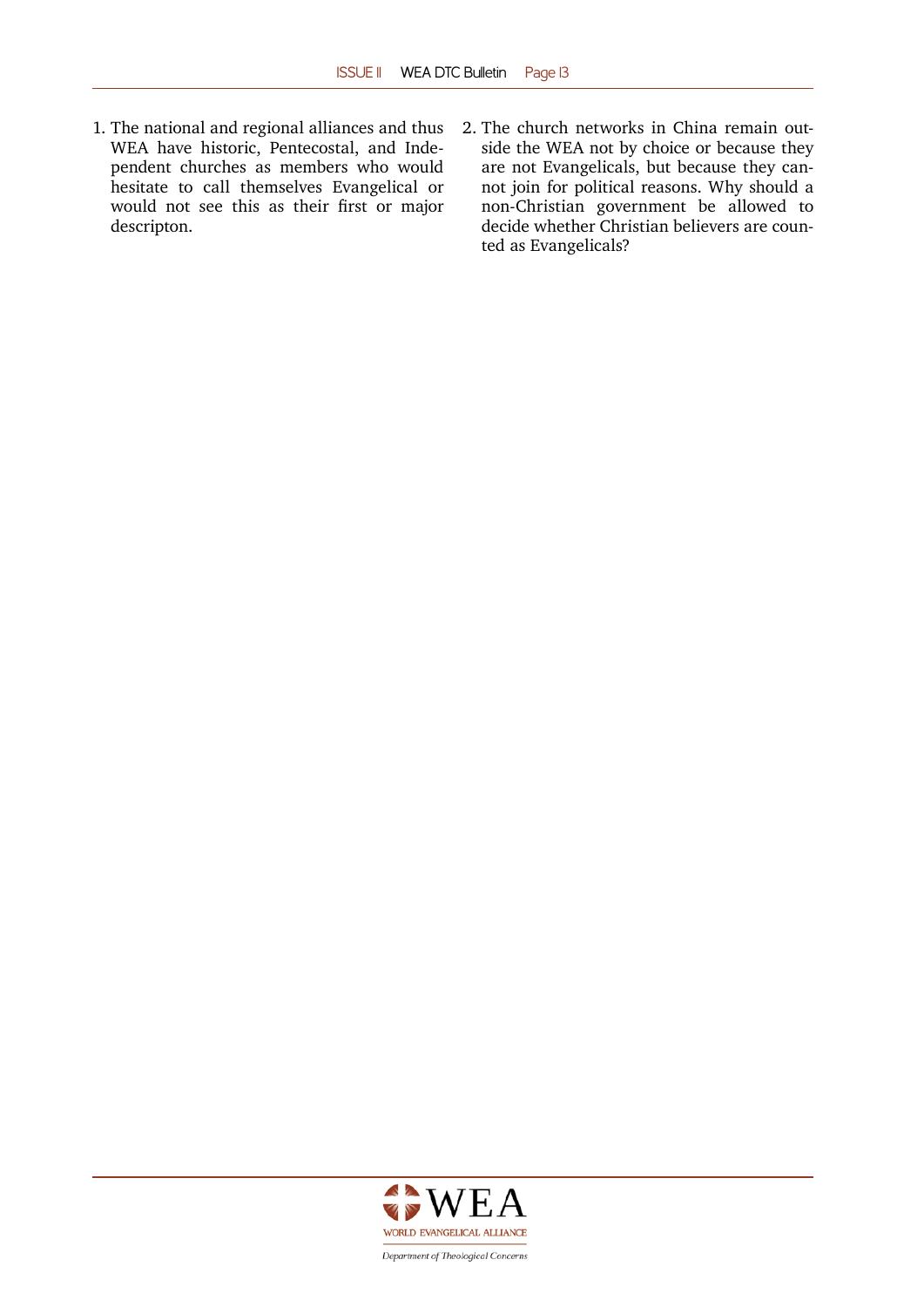



#### **There Are Three Ways To Support The WEA Department Of Theological Concerns Financially**

(1) Do a bank transfer to: WEA Business Coalition IBAN: DE65 2005 0550 1363 1437 42 BIC: HASPDEHHXXX Hamburger Sparkasse, Ecke Adolphsplatz/Großer Burstah, 20457 Hamburg, Germany (2) Donate online or per credit card via: http://business.worldea.org/contact





(3) Send a cheque to WEA Business Coalition, Achter de Weiden 47, 22869 Schenefeld, Germany